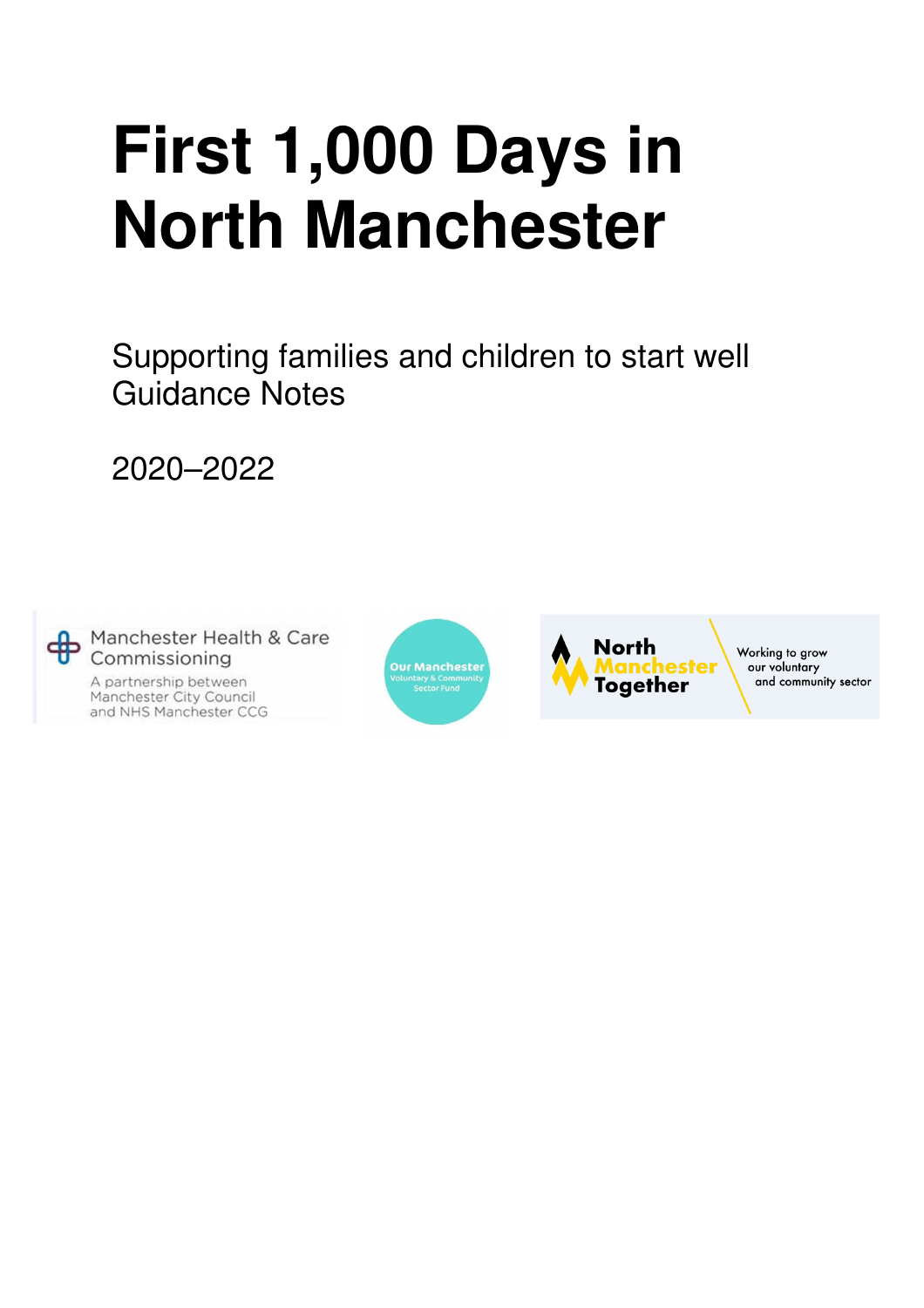# **Contents**

| Purpose of the guide and<br>how to use it    | 3              |
|----------------------------------------------|----------------|
| Detailed guidance notes                      | 4              |
| 1. About you and your<br>partners            | 5              |
| 2. Where and with whom<br>you intend to work | 6              |
| 3. About your activities                     | $\overline{7}$ |
| 4. Budgets and finance                       | $\overline{7}$ |
| 5. Management                                | 9              |
| <b>6. Declaration</b>                        | 9              |
| <b>Appendix 1</b>                            | 10             |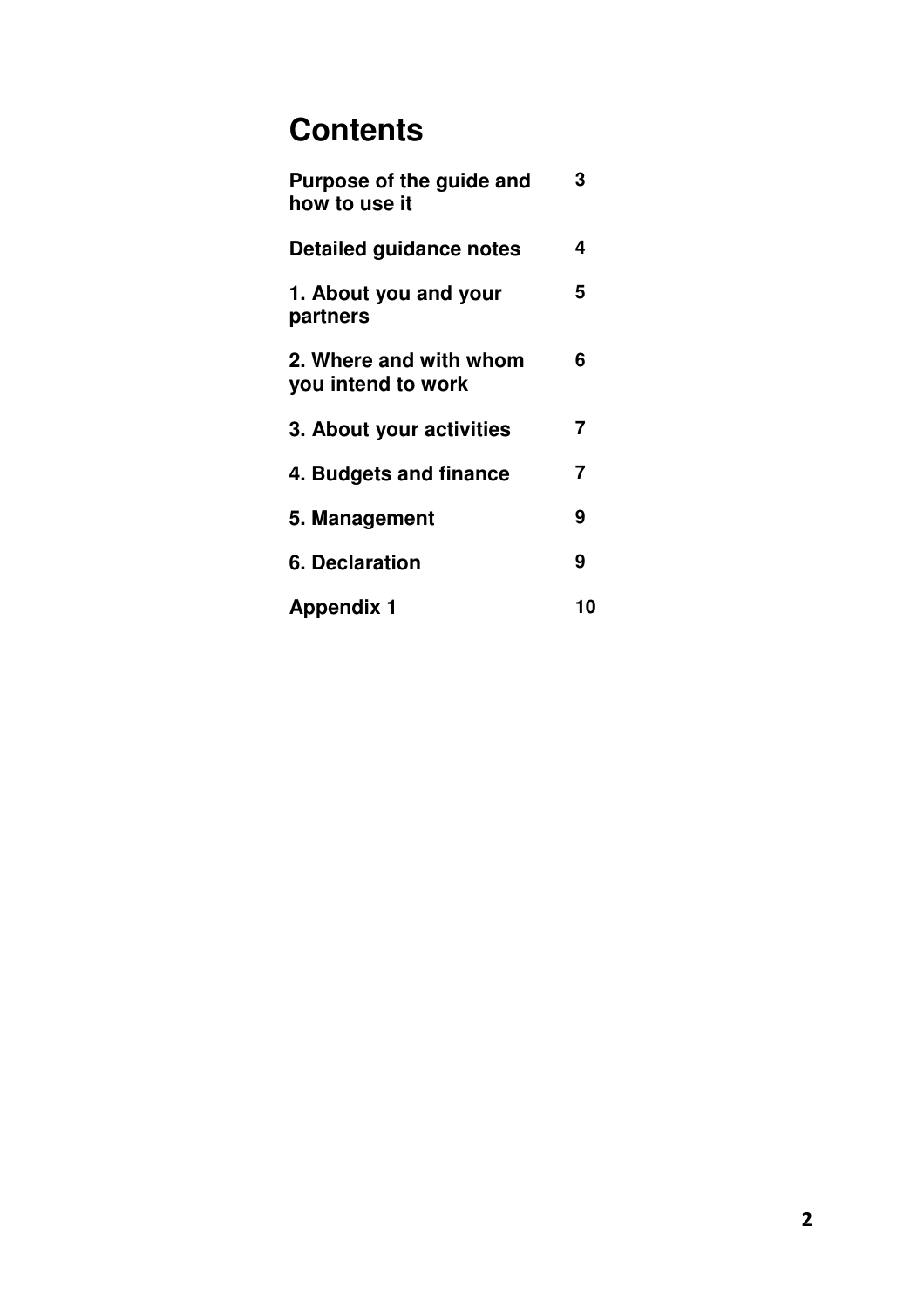#### **Purpose of the guide and how to use it**

We realise that completing an application form takes time and effort. This guidance is intended to help you fill in the form with the information we need to decide whether to offer you a grant.

We recommend you get someone to check over your submission before you send it to us, to ensure you have answered all the questions and that your answers are clear.

If any part of this guidance is incorrect or incomplete or you have any questions, please email **omfunds@manchester.gov.uk** or phone **07866 001 456**.

#### **General guidance**

The application form can be completed online using Smart Survey at https://surveys.manchester.gov.uk/s/NF1000days/. A link to the form is available at www.mhcc.nhs.uk/news and www.manchestercommunitycentral.org, or it can be sent to you if you send an email to the address above.

Answer all the questions on the application form. If the question is not relevant, please insert n/a (not applicable).

Some questions have a word count. Please note that this varies depending on the size of the grant you are applying for, questions with a 1,000-word limit when applying for a £50,000 grant, and a 1,500-word limit when applying for £100,000.

Where these are part of a scored section you will be assessed on the quality of what you write, not on the quantity. However, short answers (less than half the word count) are unlikely to contain sufficient information to score highly.

We will not read any words in excess of the word count. You can use bullet points and lists, and you do not need to write in whole sentences as long as the meaning is clear.

You cannot attach additional documentation to the online form. If additional information is required, you will be asked to provide it.

Following assessment of applications to the general Our Manchester Voluntary and Community Sector (OMVCS) grant programme, we have provided some examples in Appendix 2, which cover what made a bid successful and unsuccessful in the past. We encourage you to consider these when completing your application form.

#### **Key requirements**

Equal opportunities should be considered right across your application, particularly the impact geography, age, disability, race, gender, sexual orientation, religion and belief can have on mothers, fathers and families. For some mothers, fathers and families, eg. black, Asian and minority ethnic (BAME), the impact can be in a number of ways, so the focus should be on the person and how this can be addressed.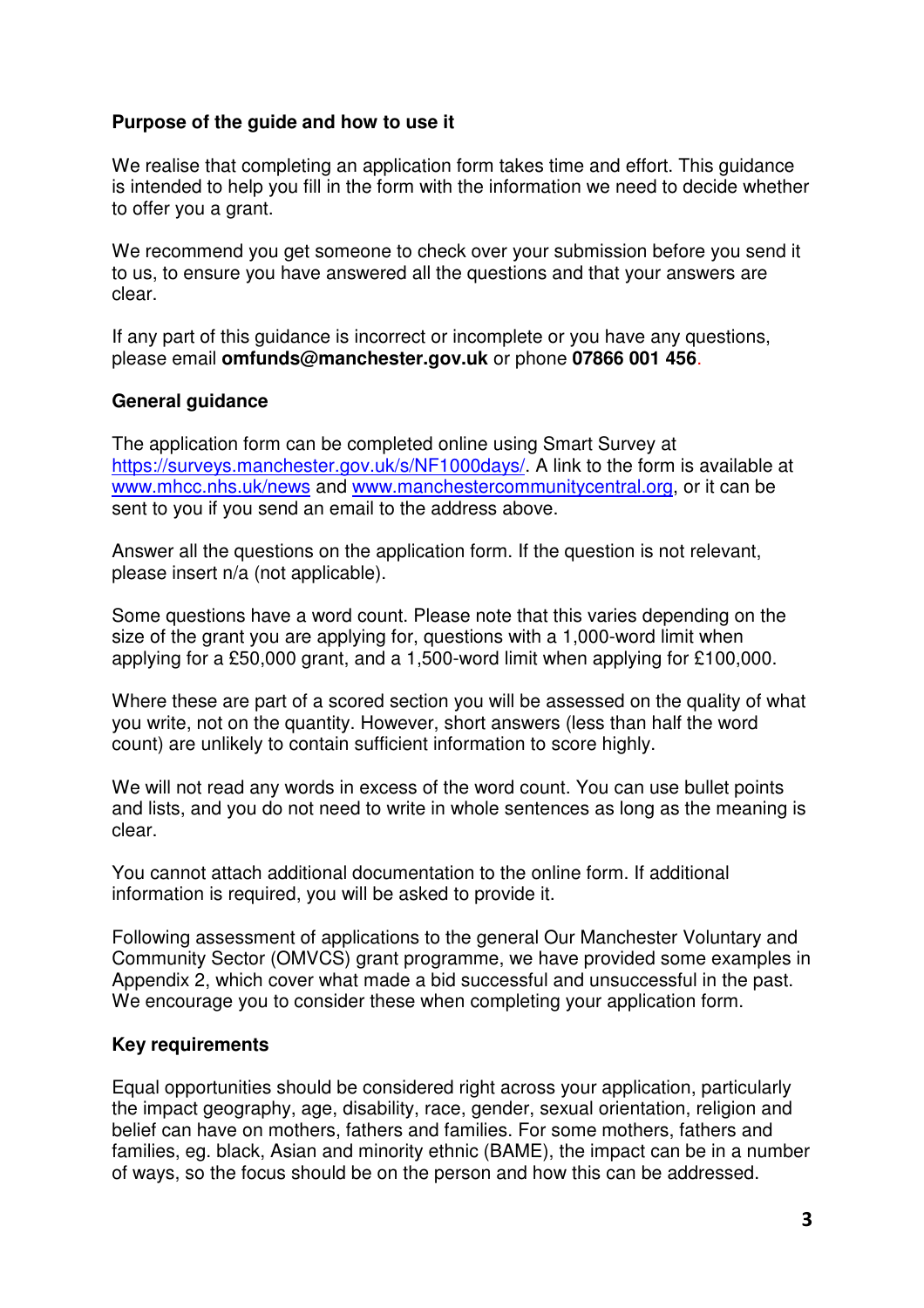#### **Applicants need to:**

Show a high level of links and local connections with organisations and amenities within the areas for which they applying.

Show experience of running activities that help mothers, fathers, babies and young children or families.

Show service user involvement in the organisation, design and delivery of projects, activities and services.

Show how they are prioritising the engagement of BAME women, fathers and families. For example, looking at the BAME make up within an area and equality impacts and then seeking to reflect this in your application using outreach, collaboration, a range of activities, and partnership relationships.

Show the added value over the period of the grant, putting the mechanisms in place to monitor and increase their overall social, environmental and economic benefit.

Show value for money that the project will deliver against its total contribution to the objectives. Bids will not be assessed against one another, but they will be assessed for unreasonable costs.

Strong emphasis on both formal and informal partnerships. By formal partnership, we mean that a significant part of the funding goes to a partner through any suitable funding mechanism. Further information on significant funding is provided further down in the guidance.

Partnership expectations. Every lead organisation is expected to work with at least one formal partner unless there are clear reasons not to. This will need to be explained in your application.

Partnerships will be expected to have an agreement in place that includes (but is not limited to) how they will work together to deliver activities, keep people safe (in terms of health and safety and safeguarding), monitor the work, and pass on funding.

Lead organisations will be expected to have checked that any partner organisation they are working with is constituted and that they are working towards and/or willing to adopt safeguarding, equality and diversity, risk practices, policies and procedures of the lead organisation.

#### **Detailed guidance notes**

We have only supplied guidance for questions that we consider need clarification.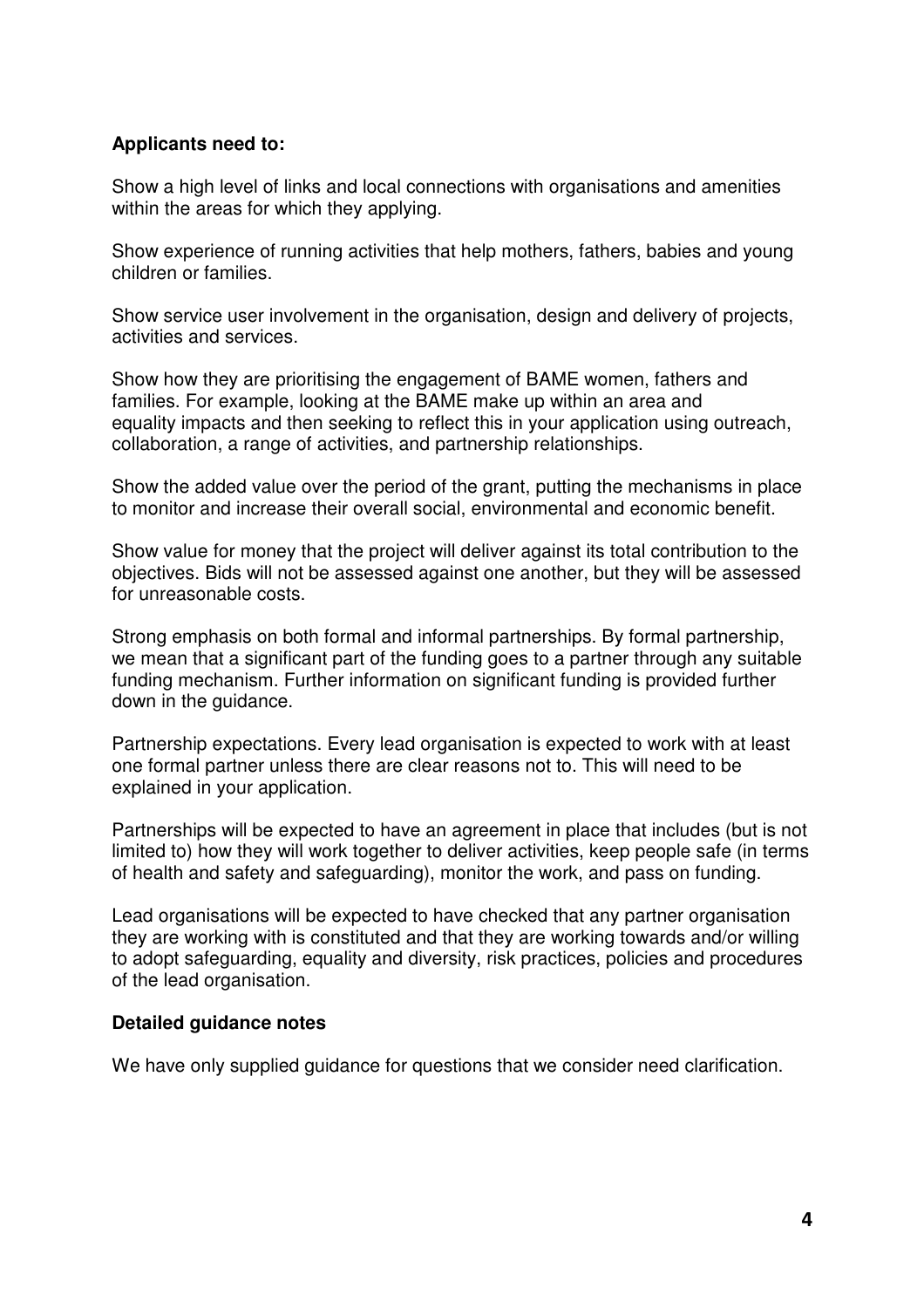# **Can I apply?**

Lead applicant for this grant means you are the organisation that will make the application on behalf of a partnership and if successful will be responsible for collating and submitting quarterly monitoring on behalf of the partnership.

- Funding is for one year.
- Lead and partner applicants must be constituted VCSE groups/organisations.
- Lead applicants must be based or working in North Manchester wards OR be in partnership with an organisation that is based or working in North Manchester wards.
- Applicants must already have a significant track record of delivering services in Manchester for its citizens.
- Applicants can apply as a partnership or independently.
- Applicants can only be a lead organisation or partner in a maximum of two bids. Applicants who are already in receipt of First 1000 Days Funding as a lead or partner in 2 successful bids are ineligible to apply.
- Partnerships do not have to exclusively be with other VCSE organisations e.g. could be with Sure Start and Health services although the money will only be directed to the VCSE organisations.
- Applicants do not need to have an existing or previous funding relationship with MHCC or MCC.
- Due Diligence will be carried out either on the Partnership or individual applicants. Applicants who are applying as Lead organisations, but are not currently funded by either Our Manchester Funds, Culture Partnership Agreement or Young Manchester Fund, will be asked to provide additional information in order to meet this criteria.

Partnerships will be expected to have an agreement in place that includes (but is not limited) how they will work together to deliver activities, keep people safe (in terms of health and safety and safeguarding), monitor the work, and pass on funding.

# **1. About you and your partners**

# **1.1 Details of you and your organisation**

#### **Name of organisation**

Use the legal name of your organisation (as shown in your governing document). If your organisation is also known by other names, put these in brackets. If you are applying as a partnership, this should be the name of the lead organisation.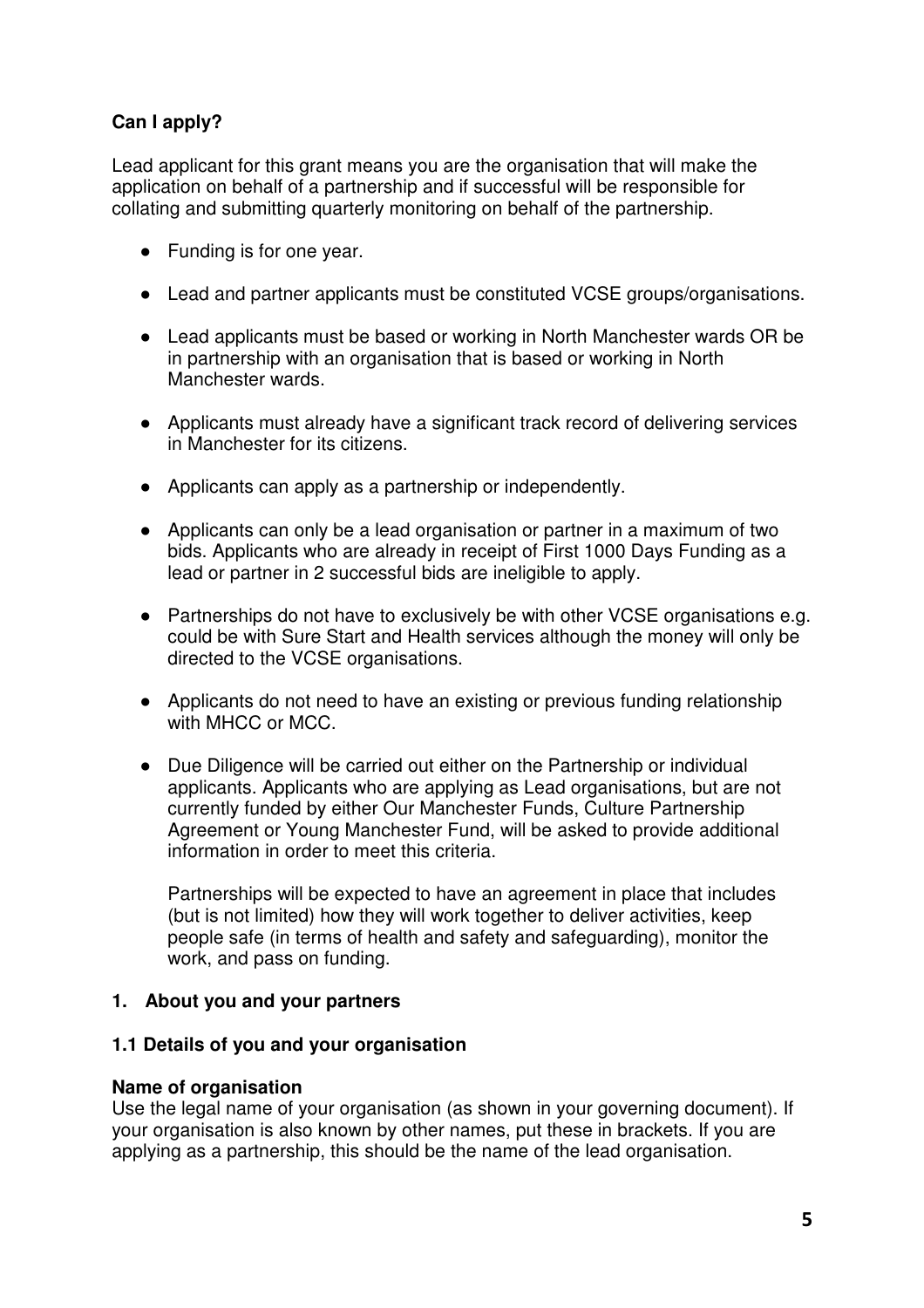# **Main contact person and second contact person**

Both contact people should be key members of your organisation with detailed knowledge of your application. We will only contact the second contact person if the main contact person is unavailable.

# **1.2 Details of your partners**

Partnership working is a key focus of this funding programme. You need to provide the name of all partners involved in your project and provide details for the main contact. Every lead organisation is expected to work with at least one formal partner unless there are clear reasons not to. You will be asked to explain this in your application. Please note, if your application is successful, the OMVCS Programme Team will undertake due diligence of the partnership arrangements and will be contacting all named contacts.

Only put partners here who are going to receive funding as part of your application.

# **2. Where and with whom you intend to work**

# **2.1 What level of grant are you applying for?**

We want to know what level of grant you are applying for. Please tick only one box.

You will need to complete a separate application form for each grant amount you are applying for. Lead and partner organisations can apply for and receive funding for a maximum of two bids regardless of whether its a small £50,000 or £100,000 grant amount.

Applicants who are already in receipt of First 1000 Days Funding as a lead or partner in 2 successful bids are ineligible to apply.

#### **2.2 Which areas within Manchester are you and your partners intending to work in?**

We only want to know about areas you and your partners will work in using this grant, not about the areas you or your partners are working in with other money you receive. You can choose to work across all the neighbourhood area or part of it, such as in specific wards. Please tick all relevant ward boxes.

# **North Manchester wards**

Ardwick & Beswick, Charlestown, Cheetham, Clayton & Openshaw, Crumpsall, Harpurhey, Miles Platting & Newton Heath, and Moston

# **2.3 Who are you planning on working with?**

We only want to know about who you and your partners will be using this grant to work with, not about who you or your partners are working with using other money you receive. You can choose to work across all the neighbourhood area or part of it, such as in specific wards. You may also want to focus on particular communities of identity in the neighbourhood. We want to understand why you have made these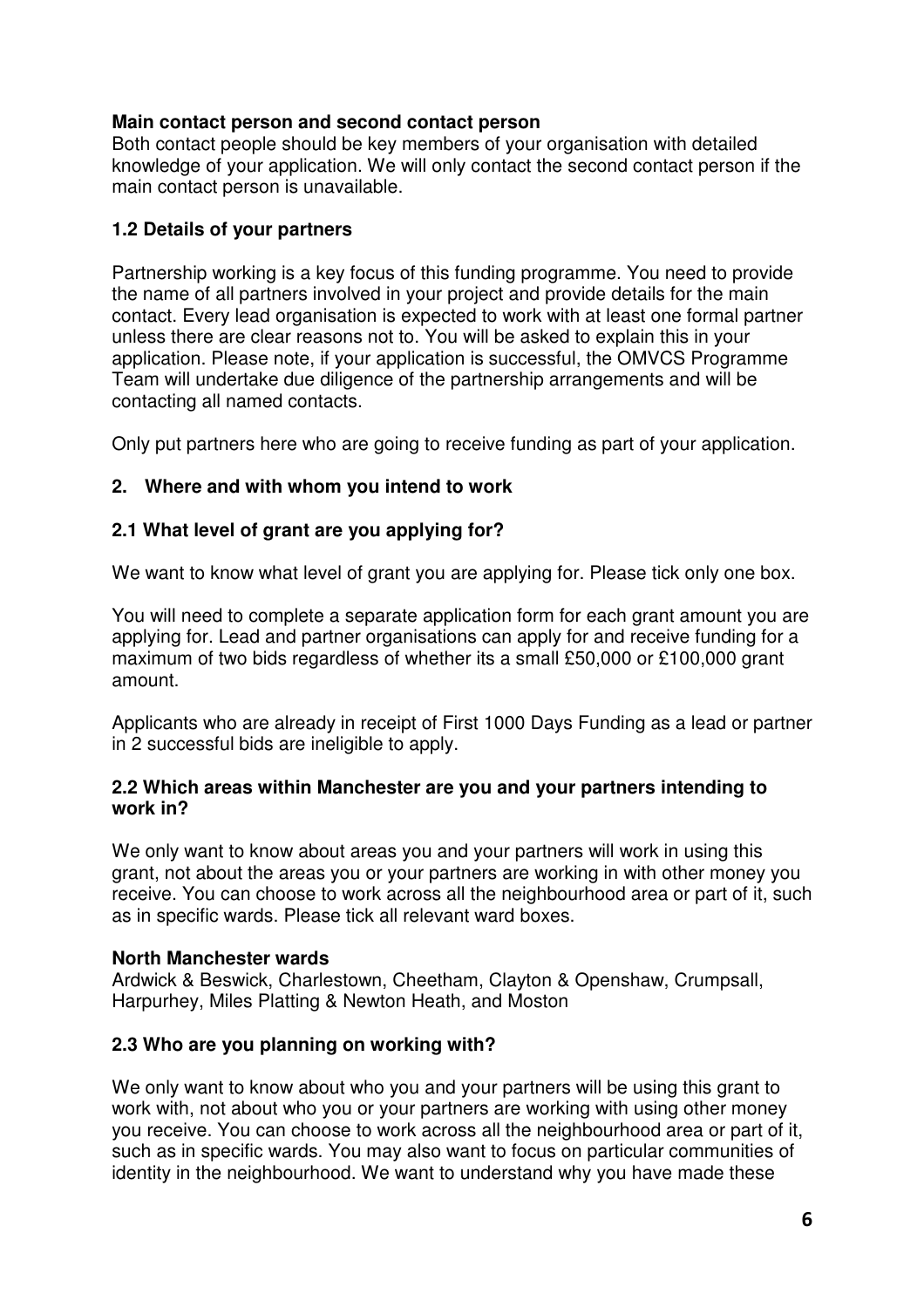decisions and how they fit in with work you and your partners are doing and other work within the neighbourhood, ward and/or community of identity.

# **3. About your activities**

# **3.1 Tell us about your proposed activities**

The activities you describe in this application can be a new set of activities or an extension of an existing set of activities into new geographical areas and communities of identity. Your activities should reflect the objectives of the grant programme and state who the activities will benefit. You should be clear about any marginalised groups you will be supporting that may have barriers to accessing services.

If the activities you are carrying out are new and not similar to those you or your partners are currently carrying out, we want to know how you will ensure that you have the experience, skills and knowledge to carry out these activities.

If you are working with communities of identity or in areas where you have not worked before, we want to know how you will build on your existing connections and create new ones.

We recognise that the Covid pandemic will affect how activities are delivered. Please tell us how you plan to deliver meaningful activities despite restrictions, and how you are taking advantage of alternative solutions (such as new technology) to deliver services.

# **3.2 What key outcomes will your activities achieve?**

The outcomes you describe must relate to the objectives of the grant programme. You should decide on a minimum of two outcomes, being specific about who you will engage, how many people you will engage, and how you will engage with them.

The outcomes you decide to use should reflect the key change, impact or difference your activities will make. A key to writing strong outcomes is to make sure they are, in fact, outcomes and not outputs. Outputs tell us how much you did, whereas outcomes tell us the difference it made.

| <b>OUTPUT Not like this</b>             | <b>OUTCOME</b> But like this                                                                                          |
|-----------------------------------------|-----------------------------------------------------------------------------------------------------------------------|
| By next year we will be more effective. | By 22 December we will have engaged<br>with an additional 100 pregnant women<br>and their families, resulting in more |
|                                         | families attending peer support groups                                                                                |

These outcomes you decide to include will be used as a basis for part of the monitoring and evaluation of your project and activities, and you will need to report on your success in achieving them.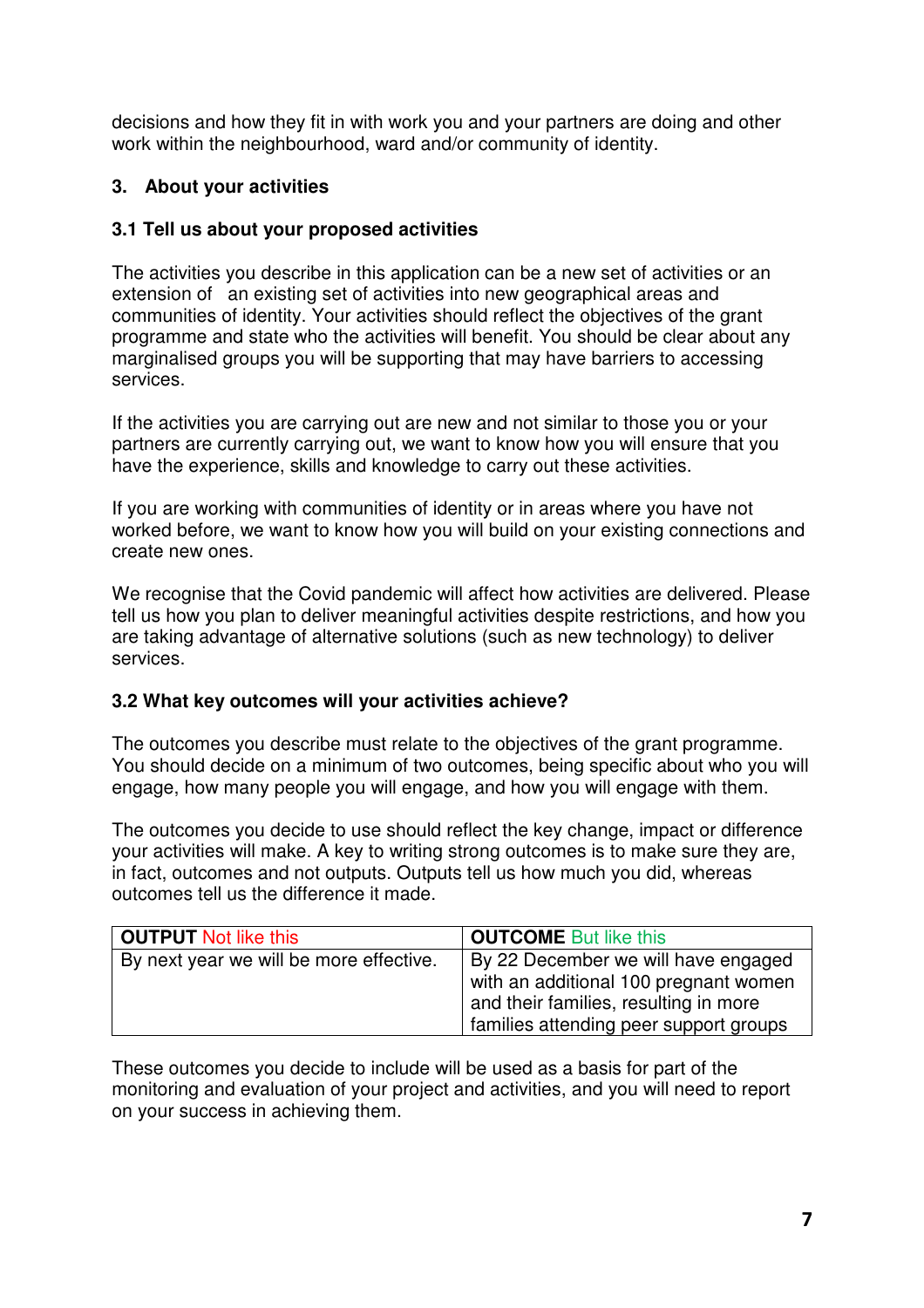# **4. Budgets and finance**

# **4.1 What is the total cost of your activities?**

The total cost for the one-year period should be for the amount of funding you are requesting (detailed in the table below) and no more.

North Manchester

- a grant of £100,000 for projects working with women, fathers and families living in north and women, fathers and families from BAME communities living in north Manchester
- a grant of £50,000 for projects working with women, fathers and families living in north and women, fathers and families from BAME communities living in north Manchester.

# **4.2 Expenditure**

#### **Some examples of the types of things we will and will not fund are listed below:**

# **We will fund**:

- Items directly relating to the cost of your project and activities, or service enhancements
- Full cost recovery including staff salaries (delivery staff and/or management costs)
- Training and capacity-building activities
- Food, equipment and resources directly related to the costs of running your project and activities
- Volunteer expenses
- Premises costs
- Costs associated with monitoring and evaluation
- Partnership costs.

# **We will not fund:**

- Costs not related to your project and activities, or service enhancements
- Purchase of vehicles, land or property
- Building renovation/repair costs.

# **4.3 Allocation of money**

You need to tell us how you intend to split the money requested between your organisation and your partner organisations. We don't intend to be too prescriptive, but we expect a significant' amount of money to be transferred to a delivery partner. This significant amount should be based on the relationship between groups and what is needed to deliver the project and activities overall. In some situations a significant amount of funding will mean a more equal split of the funds; in other situations it will be split differently based on who is delivering what within the project. This should take into account the partnership meeting times and the monitoring role that is required to be undertaken by the lead applicant.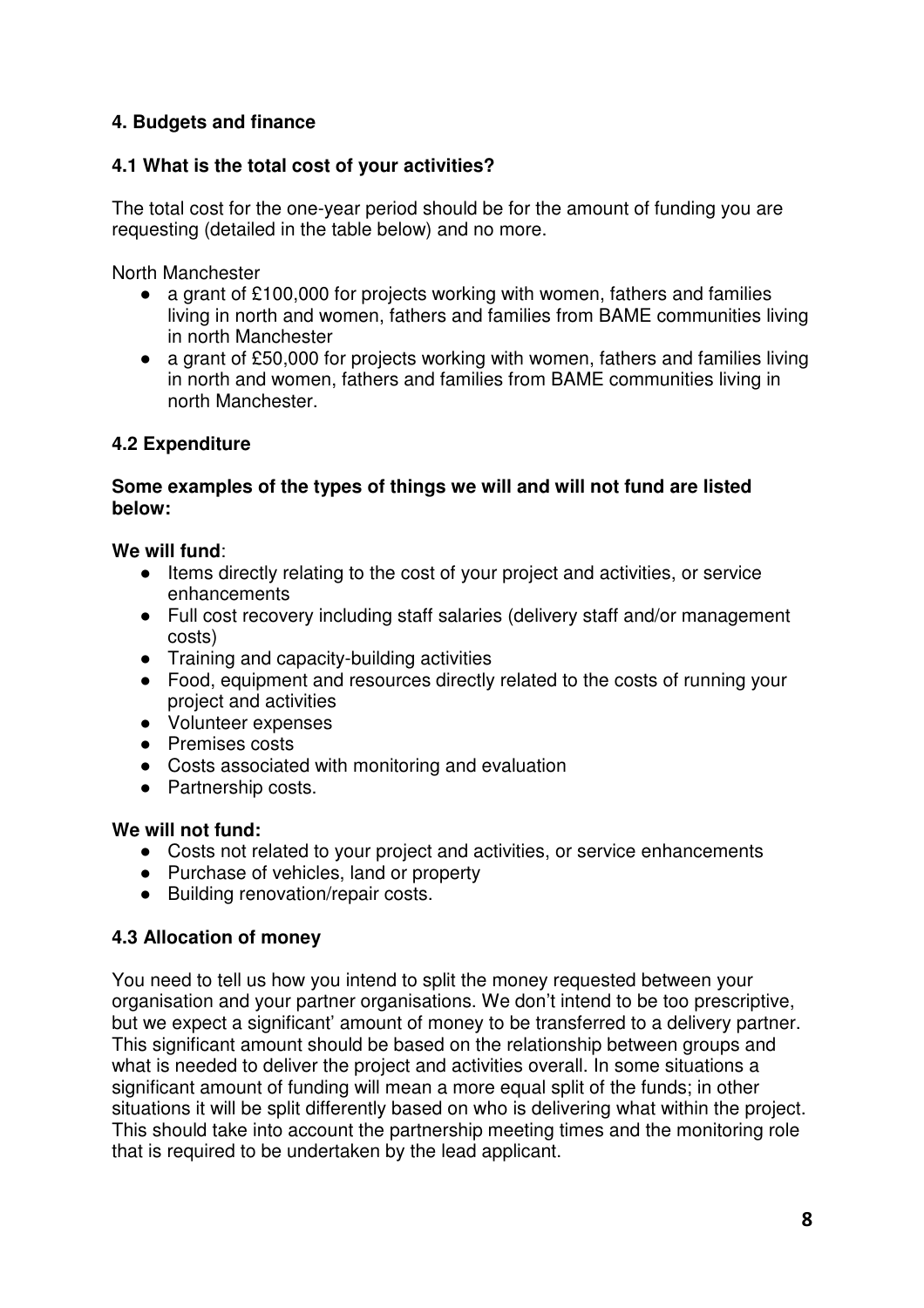# **4.4 How have you worked out your costs?**

We need to understand the reasoning behind your costs, why you have chosen to spend the money as you have between partner organisations and between the different categories. We will consider the value for money that the project will deliver against it total contribution to the objectives. Bids will not be assessed against one another, but they will be assessed for unreasonable costs.

# **5. Management**

# **5.1 How will you ensure the successful delivery of these activities?**

Describe the arrangements that you have made with your partners to deliver the activities. We need to know how you will manage the work you and your partners are doing. What was the process of reaching an agreement with partners? What arrangements – both formal and informal – have you put in place to ensure that the partnership works? How will funding be passed over? How will you deal with monitoring and disagreements? We want to know that you have made effective and lasting preparations for partnership working.

#### **5.2 Explain how you will ensure the safety of people who use your services, or work or volunteer for your Organisation**

We need to know that you have robust and appropriate systems and policies in place to ensure the safety of all those involved in both your and your partner organisations' services (women, children, staff, volunteers, etc).

# **6. Declaration**

By inserting a name in the name box under signatory one and two you are affirming that the person has read and agreed to the declaration. This also applies to the partner signatory, although we will only require one signatory from each partner named in the bid.

For any questions about the fund, please contact the OMVCS Programme Team at **omfunds@ manchester.gov.uk** or by phone on **07866 001 456.**